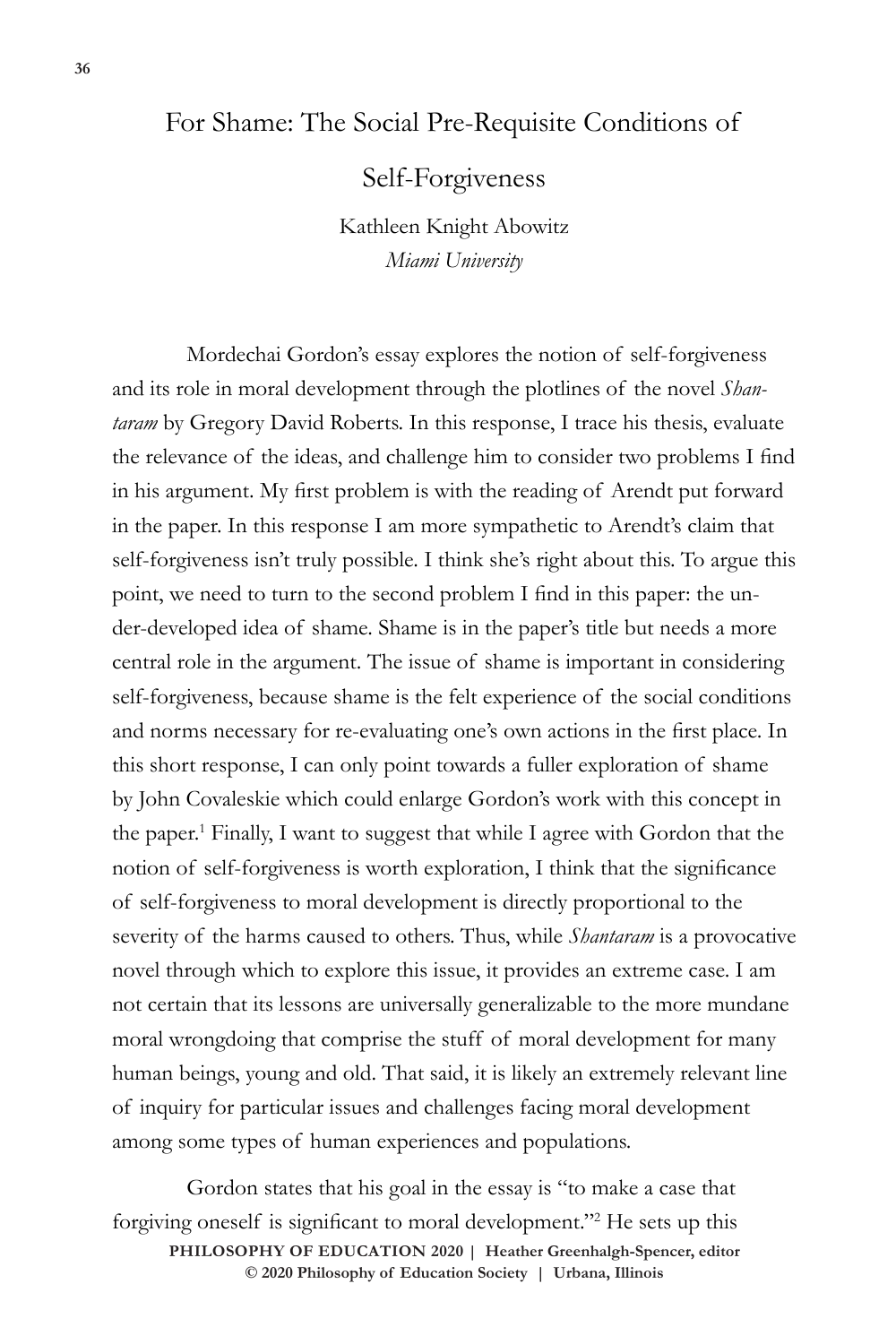argument against Arendt's discussion, in *The Human Condition*, that forgiving oneself is not really possible. Arendt discusses the power to forgive within the human faculty of action, which is the actualization of freedom, creating something new with others. Her argument here situates forgiveness within the political realm, the realm of natality and change. Forgiveness is to react, but in a new and unexpected way, "unconditioned by the act which provoked it."<sup>3</sup> Gordon takes exception with Arendt's further claim, however: "*no one can forgive himself* and no one can feel bound by a promise made only to himself; forgiving and promising enacted in solitude or isolation remain without reality and can signify no more than a role played before one's self."<sup>4</sup> Gordon states that "she says very little in order to substantiate this latter claim, other than to suggest that an isolated individual would never be able to forgive oneself because he or she 'would lack the experience of the person for the sake of whom one can forgive."<sup>55</sup> Arendt, in short, says because forgiveness requires human plurality, or "the presence and action of others who come together in the political arena in order to bring about change and initiate new beginnings,"<sup>6</sup> one cannot logically forgive oneself in any literal sense.

Gordon wants to show us why self-forgiveness is critical in moral development. He uses Claudia Card's work to explain how self-forgiveness is necessary for continuing to meet our moral obligations and avoid future wrong-doing, helping motivate us for the "effort that [future] self-improvement will require."<sup>7</sup> The paper also explores the concept of forgiveness through Douglas Stewart's work, and sets up a moral binary of forgiveness between victim and perpetrator.<sup>8</sup> To forgive is to let go of negative emotions and hard feelings, developing more compassion towards wrongdoers as persons, and seeing them—as human beings—beyond their wrongdoing though not forgetting it. Gordon discusses self-forgiveness as significant for the person who is able to *transform* "painful feelings of negative self-assessment such as guilt, shame, deep disappointment with oneself." Self-forgiveness, for Gordon, is about renouncing self-directed negative attitudes, particularly "personal shame." Gordon says that "shame is often directed not only at the perpetrator's past conduct, but also at some fundamental aspect of oneself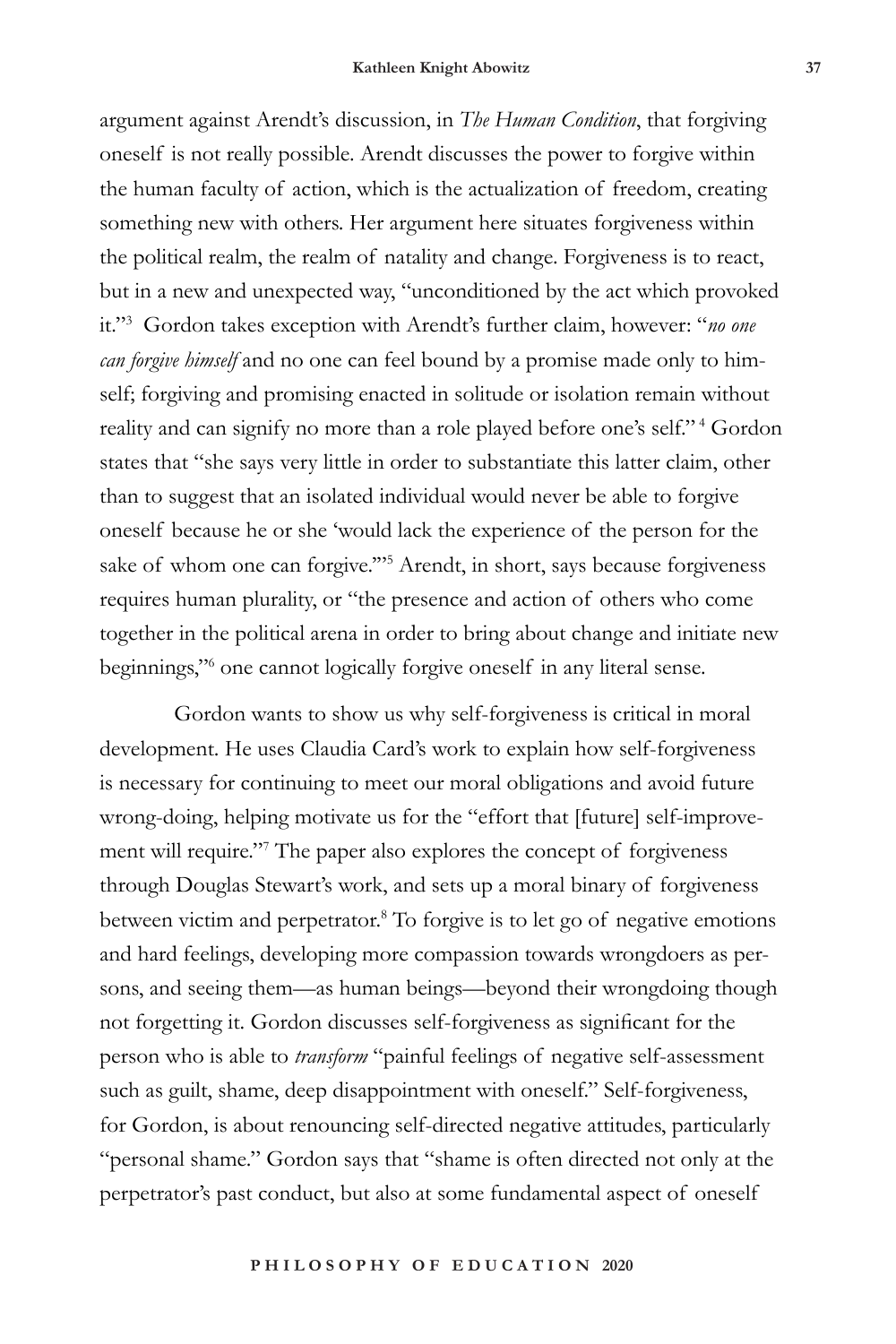## **38 For Shame**

revealed in the undesirable conduct." He acknowledges that "people who have wronged others must experience personal shame and take responsibility for their actions before attempting to forgive themselves."<sup>9</sup>

By Gordon's argument, *Shantaram*'s protagonist can only begin to feel and then try to overcome his wrongdoing through human community in social life. It is only in the deep experience of a human community, in a small village in India, that the protagonist begins to experience the enormity of his past actions in Australia. Lin's heroin addiction, armed robbery, and family abandonment do not fully touch him until he is in a human community where he experiences connection. It is through this relational lens that he is finally able to "see and feel the torment of what I'd done, and what I'd become— the pain and the fear and the waste."10 Lin is able to move towards self-forgiveness only because he has started to experience shame. Shame is the negative self-assessment based on one's feelings of disappointment and embarrassment that we have failed to live up to our own communal moral ideals. Lin does not experience shame until he is within a social, communal context which penetrates his consciousness, which shifts his perspective from that of an atomistic individual to one in intersubjective connection to other human beings.

I think Arendt is correct in her view that "no one can forgive himself" but not in the literal sense in which Gordon interprets this phrase. "Forgiving and promising enacted in solitude or isolation remain without reality and signify no more than a role played before one's self."11 I read this passage as Arendt suggesting that we cannot forgive ourselves without first experiencing genuine or authentic shame about our actions, and shame comes from the presence of others, whether literal or symbolic via the shared norms of the plurality. Arendt seems to suggest that these norms emerge from the "web of human relationships which exists wherever men live together."12 This web of relationships did not become real, for Lin, until he experienced a particular community in India after a great deal of suffering and self-reflection.

Shame gets a bad rap in our culture today, writes John Covaleskie, yet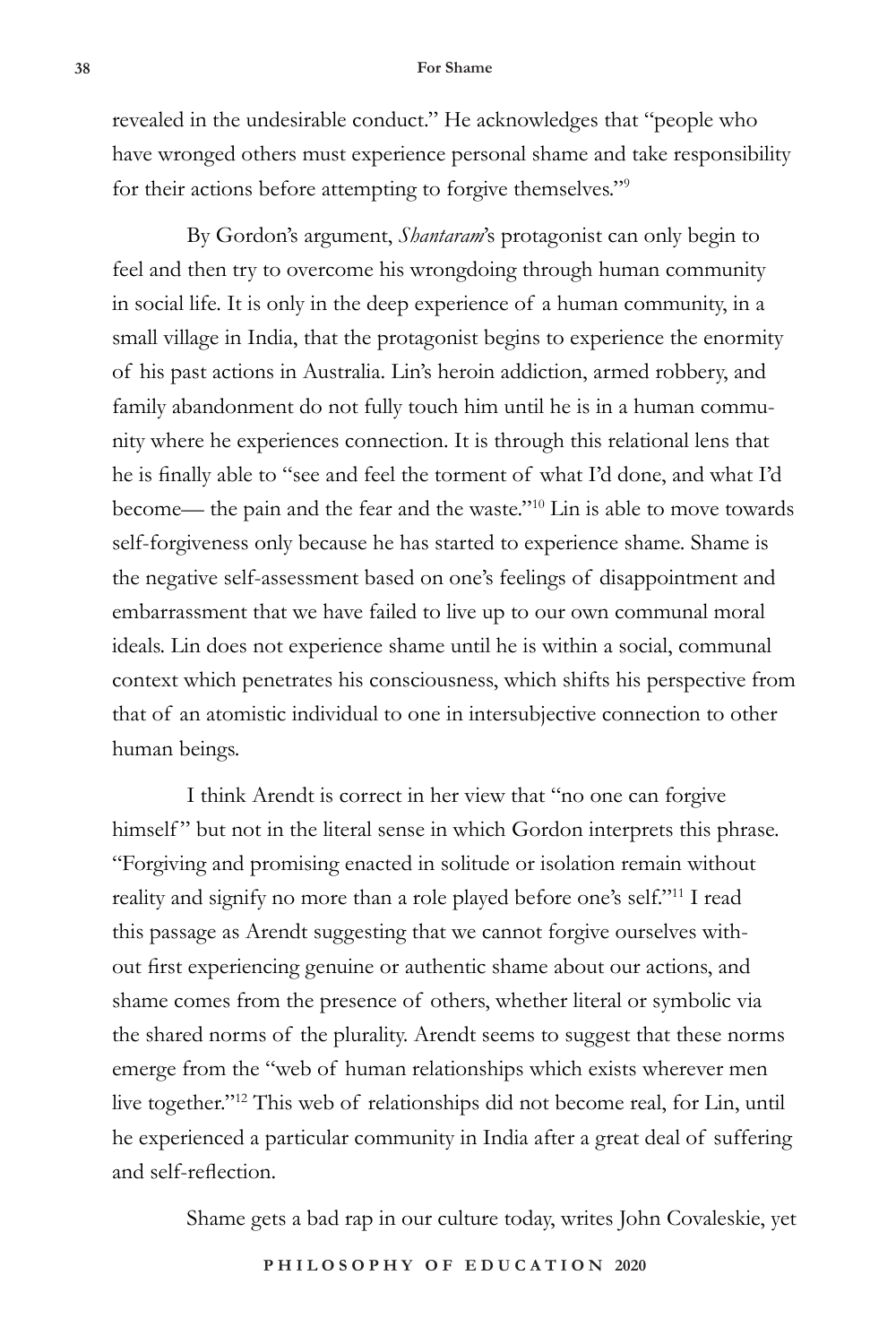it is critical for moral formation. "Shame is a powerful moral emotion, one that reminds us of our moral and personal ideals when we fall short of those ideals and gives us strong motivation to reform."13 Covaleskie of course explains that shame can harm, too, when it is a response to a condition about which one has no control or when it is a response to society's incorrect evaluations of one's actions. I may be made to be ashamed of my identity as an older woman in a society that devalues the contributions of older people, but that is an inaccurate evaluation of aging. I may be made to be ashamed of my ethnic identity if I am Hispanic growing up in a racist community, but that is an incoherent response to an identity category over which I have no control.

The ways we get shame wrong, however, should not discourage us from seeing how shame is essential to maintaining moral communities and attending to our own moral development. Shame is a result of a conscience when, properly formed, is an internal voice but one "shaped by the social memberships we share and the ideals we hold" as a result of those memberships.14 Shame is the negative emotion created when we evaluate ourselves to have fallen short of our ideals. It is a precondition to forgiving oneself for wrongdoing, as shame is itself the emotive recognition of that wrongdoing—the felt experience of disappointment, embarrassment, or sadness that I have not lived up to the moral norms of my community.

I would not disagree with Gordon's assessment that self-forgiveness is an aspect of moral development, but I think its significance is directly proportional to the harm caused to others by one's actions. Moral harms involving violence to others are distinct from other types of wrongdoing that are "victimless" in some important way. Moral crimes which involve violence to others, or major failures of our obligations to others (Lin's desertion of his family) are those likely to require major self-assessment to move beyond. I'm not convinced that more minor infractions require this level of self-pardon in order to learn from and move beyond them in one's life. *Shantaram* is based on a man finding his way out of a world of harm he has caused others in his webs of relationship across his life span. I think the notion of self-forgiveness, then, is less generalizable in terms of its retirement for moral develop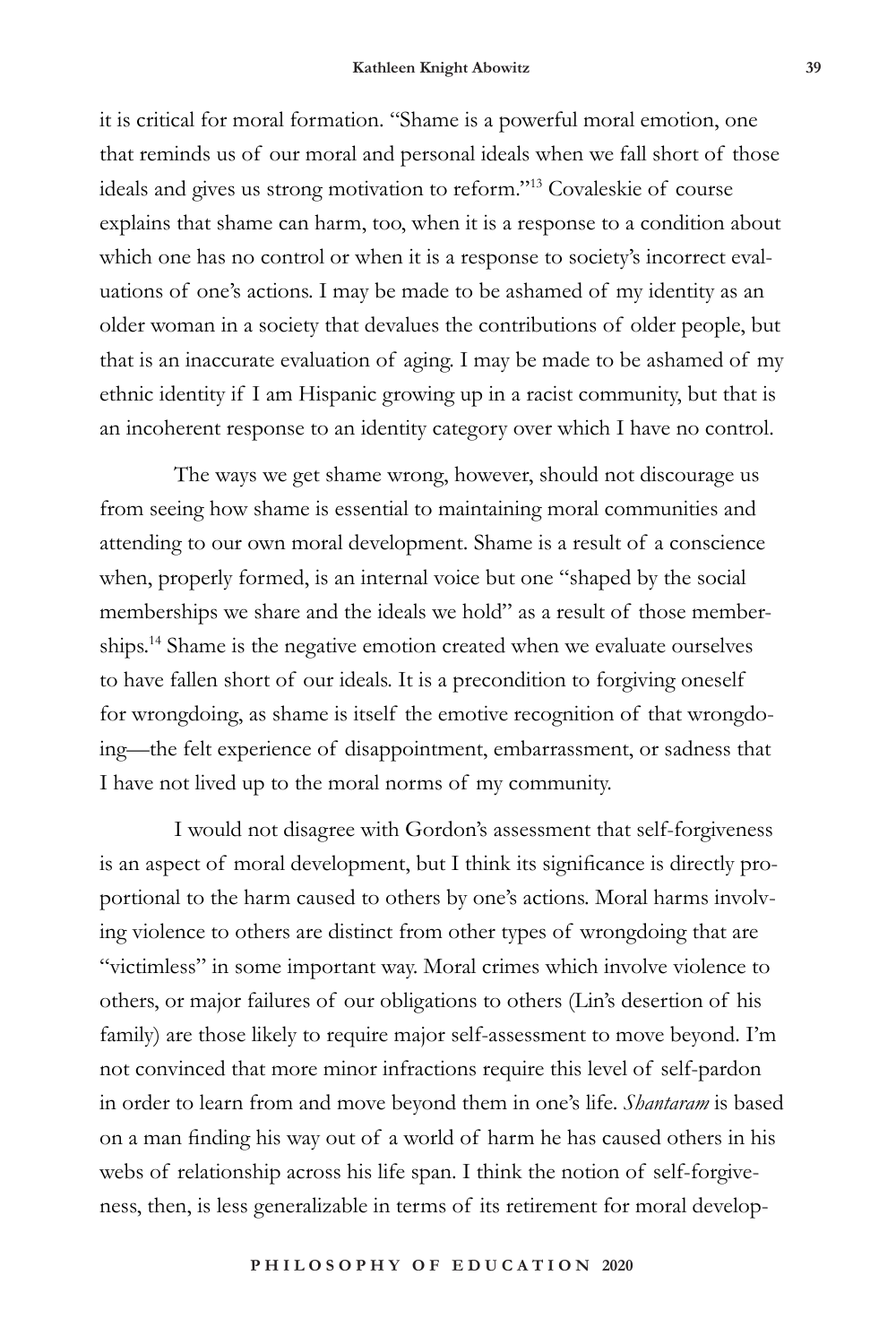ment than Gordon seems to suggest.

That said, I see the value of this thesis. After reading the essay, I sent it immediately to a scholar-friend who is working on a dissertation about prison education. It seems to me that notions of self-forgiveness and moral development could have, among other educational applications, important footholds with those populations who are seeking to find new life paths while grappling with significant harms done to others in the past. Explorations of self-forgiveness may also contribute to philosophical analysis of anti-racism and whiteness identities, wherein one's racial inheritances and privileges must be negotiated by those seeking forgiveness and redemption in anti-racist work.

1 John Covaleski, *Membership and Moral Formation: Shame as an Educational and Social Emotion* (Charlotte, NC: Information Age Publishing, 2013).

2 Mordechai Gordon, "Self-Forgiveness, Shame, and Moral Development," *Philosophy of Education* 76, no. 2 (2020).

3 Hannah Arendt, *The Human Condition* (Chicago: University of Chicago Press, 1958), 241, quoted in Gordon, "Self-Forgiveness, Shame, and Moral Development."

4 Arendt, *The Human Condition*, 237.

5 Arendt, 241.

6 Gordon, "Self-Forgiveness, Shame, and Moral Development."

7 Claudia Card, *The Atrocity Paradigm* (New York: Oxford University Press, 2002), 176.

8 Douglas Stewart, "Thinking about Forgiveness: A Philosophical Preamble to its Cultivation in Schooling," *Journal of Thought* 47, no. 1 (2012): 66-95.

9 Gordon, "Self-Forgiveness, Shame, and Moral Development."